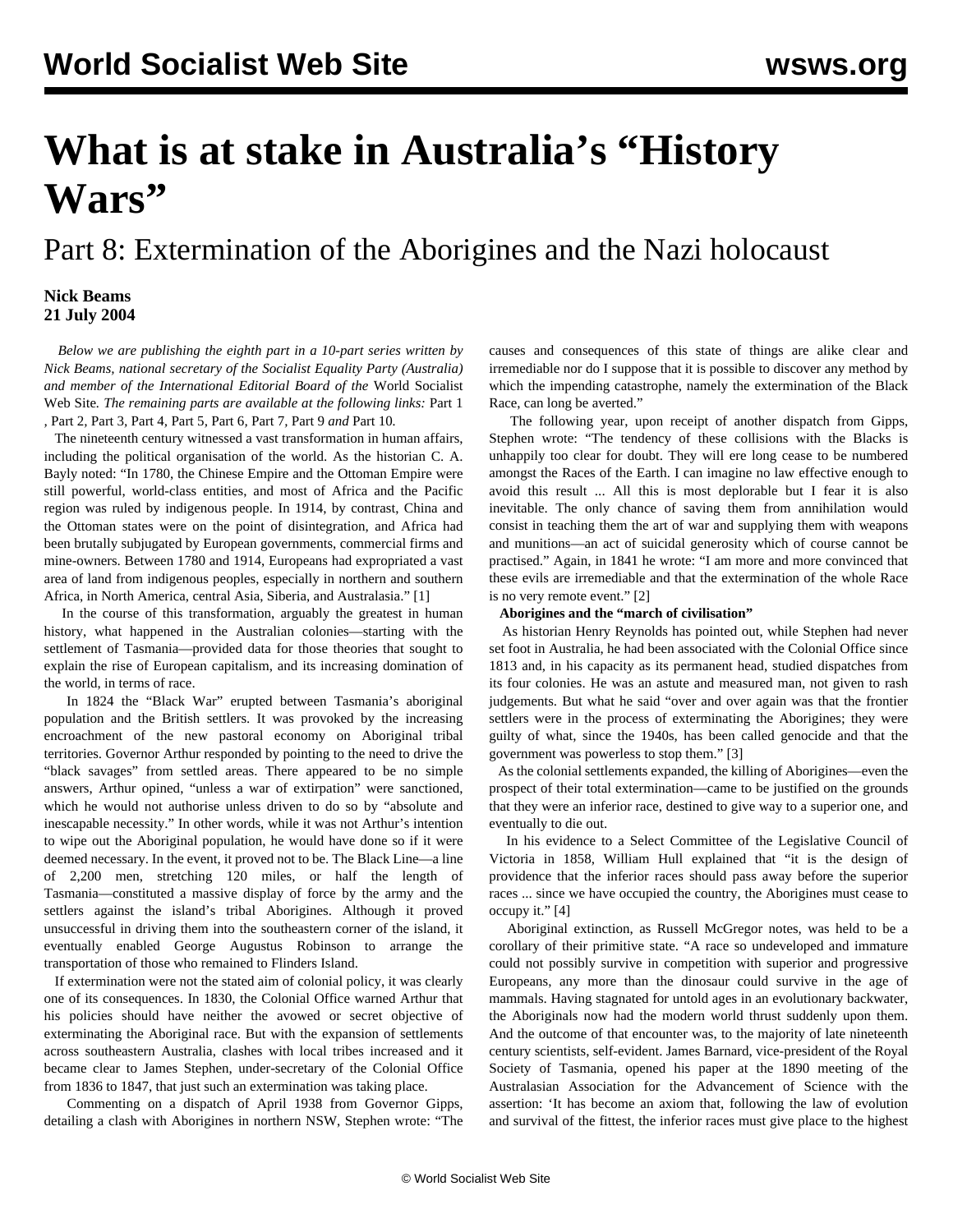type of man, and that this law is adequate to account for the gradual decline in the numbers of aboriginal inhabitants of a country before the march of civilisation.'" [5]

 The "march of civilisation" was far from a peaceful, gradual process. In 1880, the weekly paper, the *Queenslander,* described the activities of the Native Police as follows: "When the police have entered on the scene, then the conflict goes on apace. It is a fitful war of extermination waged upon the blacks, something after the fashion in which other settlers wage war upon noxious wild beasts, the process differing only in so far as the victims, being human, are capable of a wider variety of suffering than brutes. The savages, hunted from their places where they have been accustomed to find food, driven into barren ranges, shot like wild dogs at sight, when and how they can." [6]

 In all the social sciences, the doctrines of racialism were accepted as a given. For the famous English economist, Alfred Marshall, writing at the turn of the century, the global domination exercised by the British Empire, and the character of bourgeois rule within Britain itself, resulted from racial superiority.

 "There can be no doubt," he wrote, "that this extension of the English race has been a benefit to the world. A check to the growth of the population would do great harm if it affected only the more intelligent races and particularly the more intelligent classes of these races. There does indeed appear some danger of this evil. For instance, if the lower classes of Englishmen multiply more rapidly than those which are morally and physically superior, not only will the population of England deteriorate, but also that part of the population of America and Australia that descends from Englishmen will be less intelligent than it otherwise would be. Again if Englishmen multiply less rapidly than the Chinese, this spiritless race will overrun portions of the earth that otherwise would have been peopled by English vigour." [7]

 According to the British eugenist Karl Pearson: "The struggle [between races] means suffering, intense suffering, while it is in progress; but that struggle and suffering have been the stages by which the white man has reached his present stage of development, and they account for the fact that he no longer lives in caves and feeds on roots and nuts. This dependence of progress on the survival of the fitter race, terribly black as it may seem to some of you, gives the struggle for existence its redeeming features; it is the fiery crucible out of which comes the finer metal." One example of "masterful human progress, following an inter-racial struggle" was evident in Australia, where a "lower race" had given way to a "great civilisation." [8]

 Such views were being advanced well into the twentieth century. In 1930, the former Inspector of Aborigines in the Northern Territory, J.T. Beckett, noted that the "end is in sight, and the next generation will grieve over the extermination of the Australian, as the past generation shed crocodile tears over the annihilation of the Tasmanian." [9]

#### **The policy of "absorption"**

 While it was widely accepted that Aborigines were a "dying race", government authorities in the 1930s became increasingly concerned by what they saw as the problem of so-called "half-castes". This became one of the central concerns of the 1937 Conference of Commonwealth and State Aboriginal authorities. The Chief Protector of Aborigines in the Northern Territory, Cecil Cook, told the conference that the policy of the Commonwealth was to do everything possible to convert the half-caste into a white citizen. This policy, he declared, should be extended to the Aborigines, for unless "the black population is speedily absorbed into the white, the process will soon be reversed, and in 50 years, or a little later, the white population of the Northern Territory will be absorbed into the black." [10]

 While not clearly elaborated, the route to the "ultimate absorption" of the "black population into the white" was as follows: full-bloods would die out, leaving only half castes, who would, eventually, be assimilated into the general, white, population. But for this to occur, the half-castes had to be separated from the rest of the Aboriginal community. Herein lay the origins of the policy of forcible removal of Aboriginal children from their families and communities.

 The most forceful advocate of the "absorption" policy was the Western Australian Commissioner of Native Affairs, A.O. Neville. "Are we going to have a population of 1,000,000 blacks in the Commonwealth or are we going to merge them into our white community and eventually forget that there were ever any aborigines in Australia?" he asked the 1937 conference.

 Neville's opponents denounced his perspective as nothing less than the extinction of the Aboriginal population. In its analysis of the conference, the Association for the Protection of Native Races declared that the "absolute extinction of the native race appears to be the objective of the Commissioner," while its secretary, William Morely, claimed that "Mr Neville's view of absorption really means extinction of the native race of Australia." The vague talk of absorption, he said, meant "progressive extinction." The vice-president of the NSW Labor Council, Tom Wright, a member of the Communist Party of Australia and a prominent critic of the administration of Aboriginal affairs, wrote that it had been "clearly shown" at the conference that "the inclination of those in authority is to aim at the elimination of the aborigines by means of a gradual but planned 'vanishing.'" Absorption, he insisted, was nothing more than a euphemism for extinction. [11]

#### **The roots of the Holocaust**

 As we noted at the outset, Windschuttle attempts to cover over the real history of violence committed against the Aboriginal people by dismissing any comparisons with the Holocaust. There is no question that the Nazi genocide of the Jews was a unique historical event. But that is not to say that it can be detached from the whole historical development of capitalism, or analysed simply as a "German question." On the contrary, the extermination of European Jewry can only be understood within the framework of the world development of the capitalist system. In the first place, the aggressive foreign policies of the Nazis—above all against "Jewish Bolshevism" in the East—which led to the Final Solution in Poland, represented the continuation of an attempt of the German capitalist class—a latecomer to imperialist expansion—to find its "place in the sun".

 The program of Nazi racialism was not some alien import into European bourgeois ideology. Rather, it was the vilest expression of the racial theories that constituted a crucial component of the ideology accompanying the conquest and extermination of "inferior" races throughout the nineteenth century. The intimate links of Nazi ideology with the entire body of Western racial theory were graphically demonstrated in the 1930s, when attempts in Britain to organise a campaign against Nazi doctrines failed—because of lack of agreement over the significance of racial differences. While it was agreed that the Nazis were going too far, the foundations of "racial science" were nevertheless still accepted. [12]

 Before the genocide of European Jewry, there was the holocaust of World War I. As Rosa Luxemburg explained, it produced such a shock because "the destructive beasts that have been loosed by capitalist Europe over all other parts of the world have sprung with one awful leap, into the midst of the European nations. ... The 'civilised' world that has stood calmly by when this same imperialism doomed tens of thousands of heroes to destruction, when the desert of the Kalahari shuddered with the insane cry of the thirsty and the rattling breath of the dying, when in Putamayo, within ten years, forty thousand human beings were tortured to death by a band of European industrial robber barons, and the remnants of a whole people were beaten into cripples, when in China an ancient civilisation was delivered into the hands of destruction and anarchy, with fire and slaughter, by the European soldiery, when Persia gasped in the